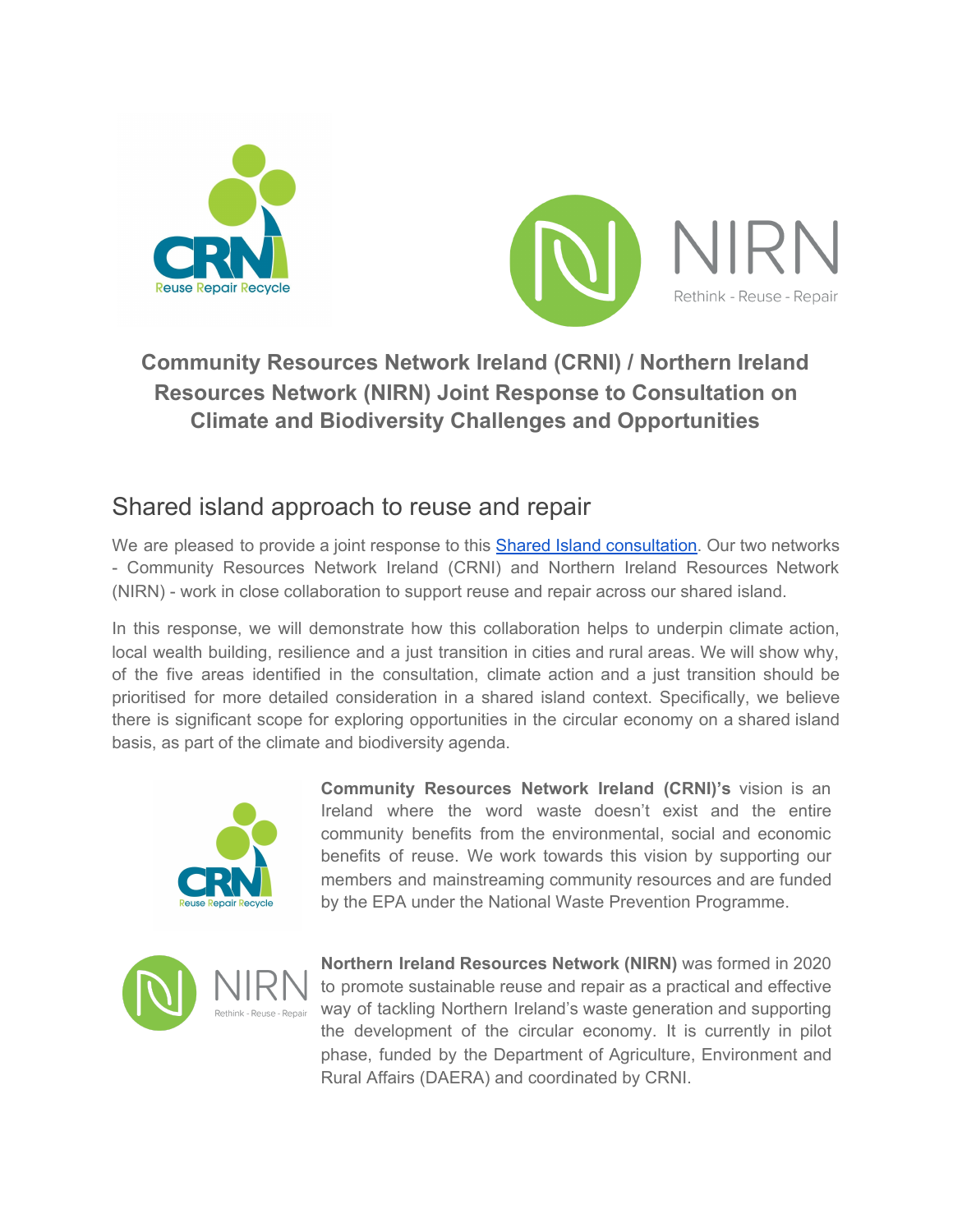Together our networks represent 50 community based reuse, repair and recycling members. Members represented by this submission are included in Annex A. These organisations are leaders and innovators in the circular economy. They are often the primary or only organisations handling certain goods or materials, diverting them from incineration or landfill through repair or reuse while providing quality training and job opportunities. They also help to support communities by providing low-cost goods to families in need or by helping to address the digital divide.

# Climate Change and Circular Economy

The circular economy is based on the principles of designing out waste and pollution, keeping products and materials in use, and regenerating natural systems<sup>1</sup>.

A 2020 report by Circularity Gap Reporting Initiative highlights that switching to a circular economy could **reduce global greenhouse gas emissions by 39%**<sup>2</sup> . These savings relate to avoided emissions associated with upstream material extraction, manufacturing, transport and end of life management. More specifically, the European [RREUSE](https://www.rreuse.org/)<sup>3</sup> network estimates that reuse or preparation for reuse of just 2% of additional waste currently generated in the European Union (EU) could help reduce CO2 emissions by 5% while supporting around 400 000 jobs<sup>4</sup>. A WRAP UK study has also shown that by increasing the reuse of key household products such as textiles, appliances and electrical equipment, UK GHG emissions could be reduced 4 million tonnes CO2 eq per annum between 2009 and 2020 5 .

A pathway to developing a more circular economy is set out in the EU Circular Economy Action Plan 2.0 (CEAP 2.0), adopted as one of the main blocks of the European Green Deal as Europe's new agenda for sustainable growth.

Policies across both Ireland and Northern Ireland go some way to support this move towards a more circular economy. Northern Ireland's *Waste Prevention Programme 2019: Stopping Waste in its Tracks* sets out objectives for prevention and reuse, though further developments will be required to align with the CEAP 2.0. Ireland's Department of Environment, Climate and Communications (DECC)'s *Waste Action Plan for a Circular [Economy](https://www.gov.ie/en/publication/4221c-waste-action-plan-for-a-circular-economy/)* identified circularity as being central to the Green Deal, delivering on environmental aspirations, opening up opportunities for job creation and helping us progress towards our climate targets. It includes ambition to set targets for a range of reuse and repair activities that could have a significant positive impact on the sector, amongst other measures.

<sup>1</sup> <https://www.ellenmacarthurfoundation.org/circular-economy/what-is-the-circular-economy>

<sup>2</sup> <https://www.circularity-gap.world/2020>

<sup>&</sup>lt;sup>3</sup> CRNI is a member of RREUSE, an international network representing social enterprises active in re-use, repair and recycling. RREUSE members divert approx 1 million tonnes of goods and materials annually from landfill through re-use, repair and recycling, generating a combined turnover of 1,2 billion EUR .

<sup>4</sup> See <https://www.rreuse.org/10-priorities-to-transform-eu-waste-policy/>

<sup>5</sup> WRAP, *Meeting the UK climate change challenge: The contribution of resource efficiency*, 2009, [https://www.wrap.org.uk/sites/files/wrap/AC\\_Exec\\_Summary\\_WEB\\_2.pdf](https://www.wrap.org.uk/sites/files/wrap/AC_Exec_Summary_WEB_2.pdf)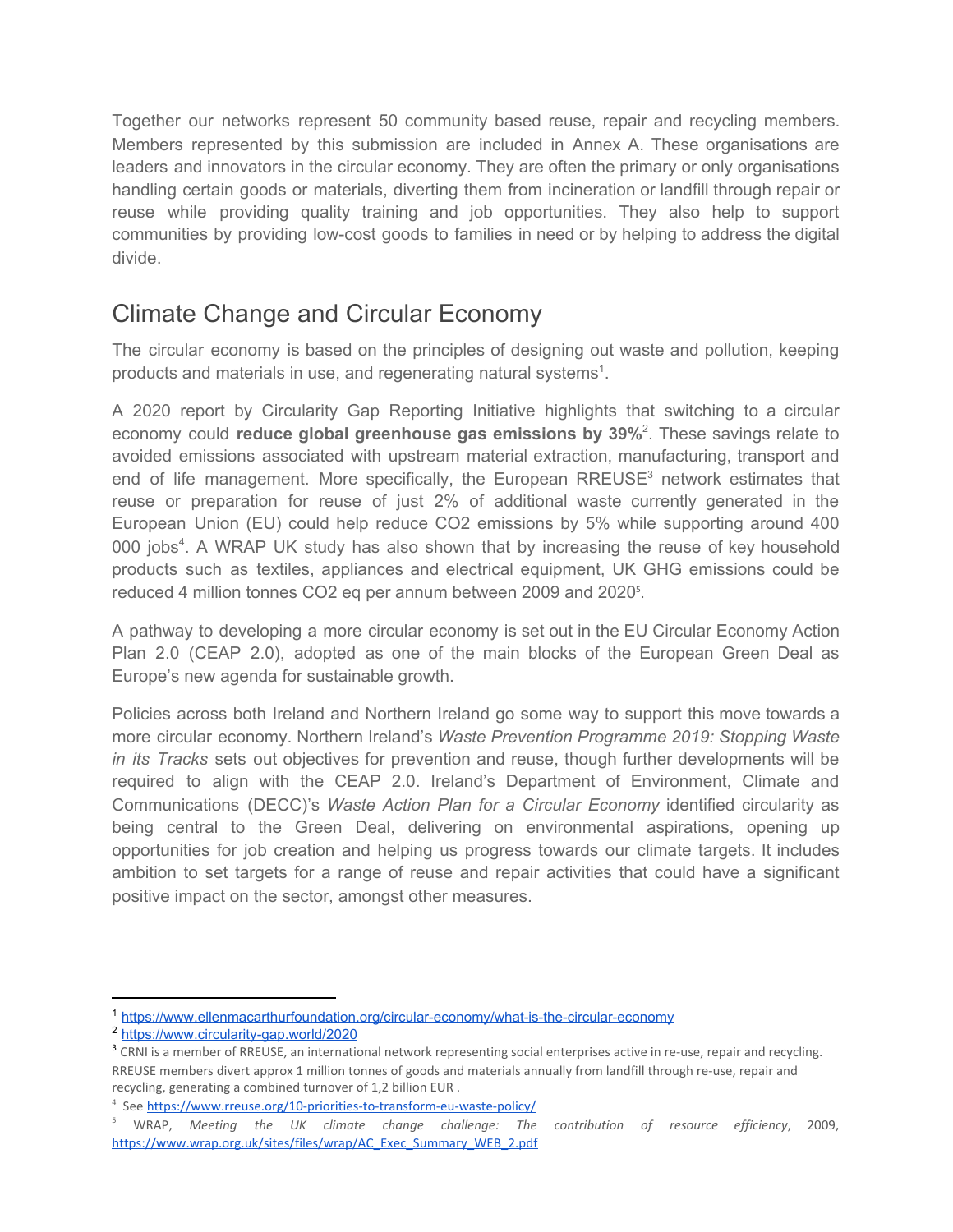## Jobs, Skills and the Circular Economy

There are widespread benefits to directing policy and funding to build a circular economy. In addition to delivering on emissions reduction targets, it will unlock billions of pounds / euros worth of value from materials. Supply risks, as experienced during the current pandemic, highlight the increasingly competitive global economy and the need to use resources better. Greater economic stability can be achieved by increasing resource security and creating new business and employment opportunities.

According to the European Commission, by 2030 the circular economy will create between 200,000 and 500,000 gross jobs and **reduce unemployment by between 54,000 to 102,000**. It is estimated that more than 13,000 jobs could be created if Northern Ireland moved to a circular economy<sup>6</sup>. While similar figures do not exist for Ireland, a survey of CRNI members indicates the social reuse and repair sector already employs over 700 people, supports 2,200 trainees or work integration positions and works with over 7,200 volunteers.

Social enterprises are ideally positioned to deliver these jobs because of the level of manual labour and the diversity of skills types and levels involved in recovering products and materials and returning them to the economy. This ranges from trade and craft skills to industry, retail and business skills. Many of these skills are associated with sectors that have gone into decline, as is reflected in the *Labour Shortages and Surplus* report (2019) from the European Commission, which states 'the highest number of top shortage occupations were among the craft group of occupations<sup>'7</sup>. Due to the variety of activities involved, these jobs are likely to be distributed **across rural, urban and manufacturing landscapes** 8 .

## Supporting Local through the Circular Economy

By sourcing products from and returning them to local communities, reuse helps retain value locally and therefore contributes to the local economy. Retaining products and materials locally supports **local jobs and competitiveness** by protecting businesses against scarcity of resources and volatile commodity prices and provides an opportunity for community engagement, regeneration and enhancing civic pride<sup>9</sup>.

Reuse and repair provide new business opportunities and opportunities for increased competitiveness through innovative, more efficient ways of producing and consuming and accessing new markets. For example, Ireland's Regional Waste Management Plans<sup>10</sup> estimate that the potential resalable volume of electrical and electronic equipment in Ireland could be 10,000 tonnes with an approximate value of €15 million per annum nationally after accounting

6

[https://www.researchgate.net/publication/284187066\\_Job\\_Creation\\_in\\_the\\_Circular\\_Economy\\_-\\_Increasing\\_Resource\\_Efficie](https://www.researchgate.net/publication/284187066_Job_Creation_in_the_Circular_Economy_-_Increasing_Resource_Efficiency_in_Northern_Ireland) [ncy\\_in\\_Northern\\_Ireland](https://www.researchgate.net/publication/284187066_Job_Creation_in_the_Circular_Economy_-_Increasing_Resource_Efficiency_in_Northern_Ireland)

<sup>7</sup> Report prepared by the European Commission, *Analysis of shortage and surplus occupations based on National and Eurostat Labour Force survey data*, 2019, available

<https://ec.europa.eu/social/main.jsp?catId=738&langId=en&pubId=8269&type=2&furtherPubs=no>

<sup>8</sup> See Green Alliance presentation to CRNI "Future Jobs and Skills for a Circular Economy" event at [crni.ie/presentations](http://crni.ie/presentations)

<sup>9</sup> Prepared for the EPA by Miller, S. et al, *Material Reuse Good Practice Guide*, Ref: 2014-RE-DS-4, download from

http://www.rediscoverycentre.ie/research/

<sup>&</sup>lt;sup>10</sup> For example, see<http://emwr.ie/emwr-plan/>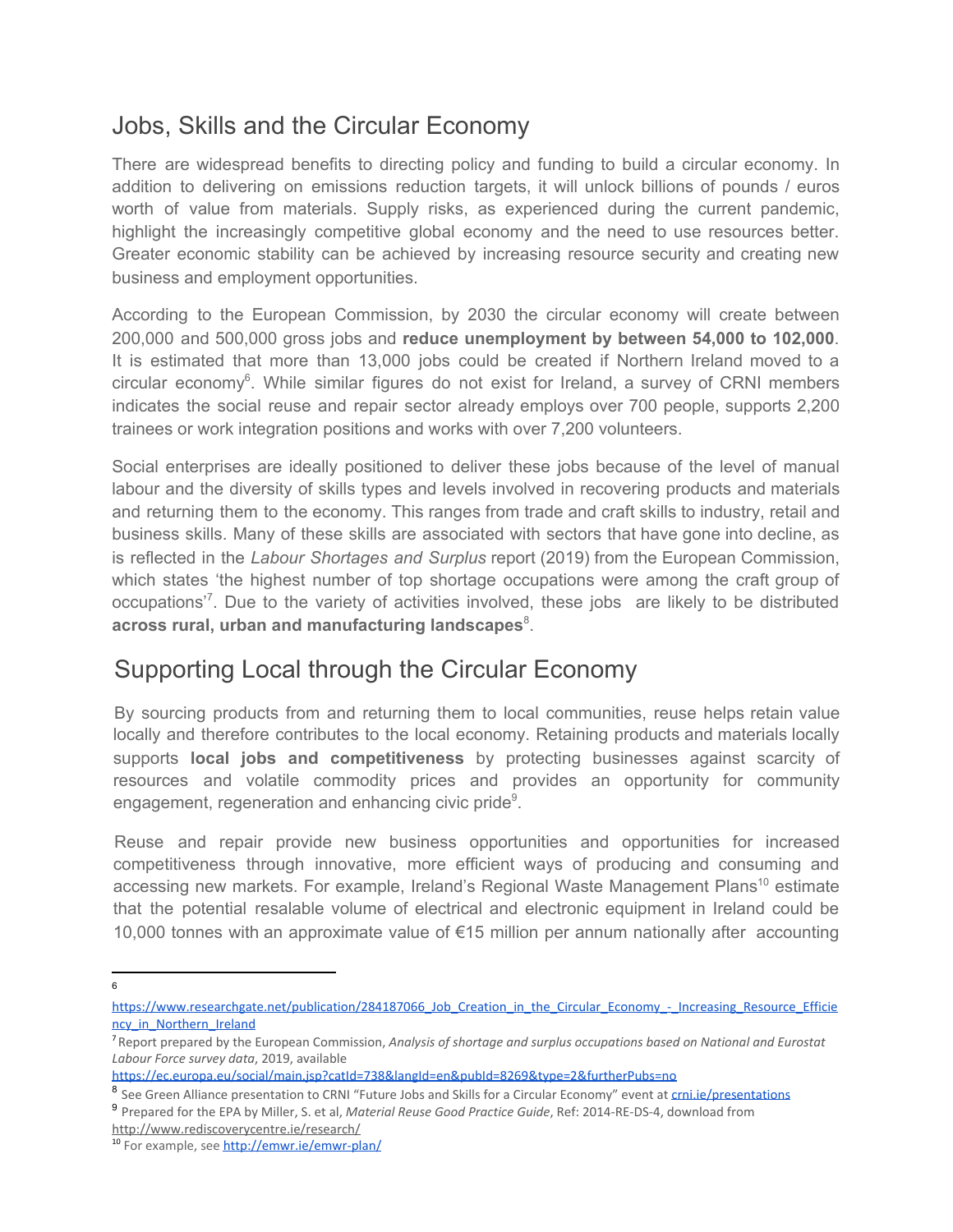for purchasing and repair costs. It also supports businesses by providing a means to reduce waste management costs.

**For these reasons, circular economy activities are an ideal fit for the Just Transition, building local wealth and building resilience in both urban and rural communities.**

# Circular Economy and Biodiversity

While biodiversity protection is rarely mentioned in circular economy theory and policy, the resource-related impacts on water stress and biodiversity loss due to land use are significant. According to the Global Resources Forum, material extraction and production accounts for over 90 per cent of global impacts $11$ .

Through prevention, reuse and repair, or 'preserving the value of what is already there<sup>12</sup> (one of the core principles of a circular economy), pressure on resource extraction and production is significantly reduced. Preserving biodiversity is therefore another significant benefit of delivering a more circular economy.

# Opportunities for collaboration

As highlighted in the consultation paper, the North South Ministerial Council in the Environment Joint Communique (October 2020) flagged opportunities for cooperation in relation to the promotion of a circular economy.

In our view, this opportunity is particularly significant for reuse and repair (the top tier of the waste hierarchy - see Annex B) since these activities:

- tend to involve local recirculation.
- are only carried out at small scale Ireland and Northern Ireland but have considerable potential to grow and
- tend to be labour intensive, small scale and disperse

As such there is significant value in 1. sharing best practices and collaboration, 2. policy alignment and 3. infrastructure development (outlined below).

### 1. Sharing best practices and collaboration

CRNI and NIRN held a joint meeting in February 2021 to connect members from both networks and facilitate sharing of best practices. Due to the diverse nature of membership in both networks, these connections helped participants to identify new business opportunities with at least 30 introductions facilitated.

For example, our joint meeting led directly to CRNI member Tech2Students connecting NIRN member 4Rs Reuse Workshop with a UK/Ireland-wide company wishing to donate used laptops to support their refurbishment programme. A number of members carrying out reuse activities or

<https://www.circle-economy.com/blogs/a-circular-world-is-biodiverse-but-does-biodiversity-need-the-circular-economy>

<sup>&</sup>lt;sup>11</sup> Global Resources Outlook 2019 available at <https://www.resourcepanel.org/reports/global-resources-outlook> <sup>12</sup> See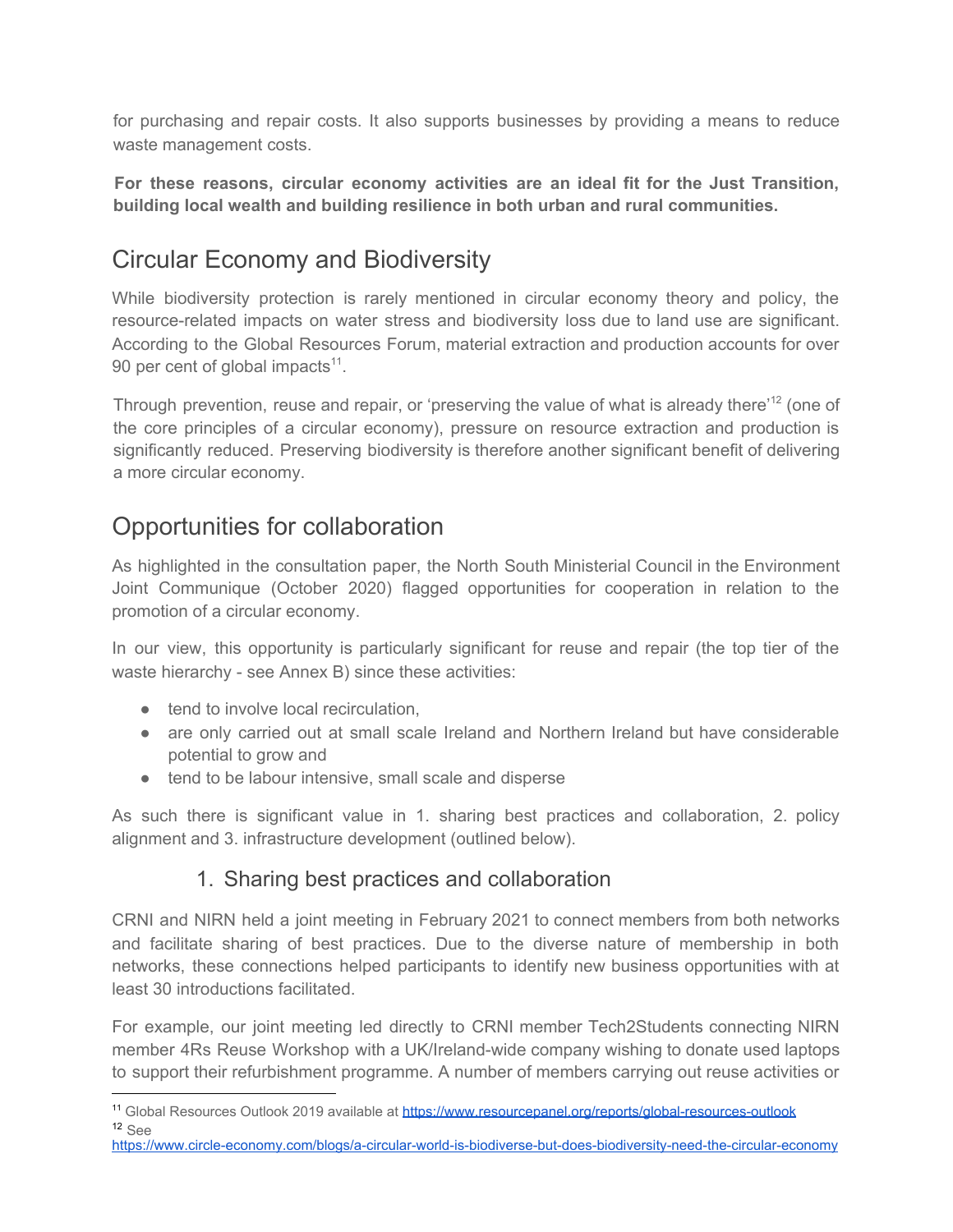research unique to either network were able to share knowledge and stimulate cross border collaboration. Some examples include NIRN members Belfast Repair Cafe (repair cafes), Belfast Tool Library (tool lending) and Derry & Strabane Council (the first Zero Waste area, with a Zero Waste Strategy and a Circular Economy strategy), as well as CRNI members the Rediscovery Centre (National Centre for a Circular Economy, paint reuse scheme), Roscommon Women's Network (CycleUp project) and An Mheitheal Rothar (bicycle refurbishment). Due to the significant potential in these shared island collaborations, CRNI and NIRN plan to deliver more meetings throughout 2021 and beyond.

Other areas for potential sharing of best practices and collaboration include green and social public procurement (where Northern Ireland has developed strong social drivers), building skills and training for a circular economy and national promotions and awareness campaigns.

## 2. Policy Alignment

As highlighted in the consultation paper, our geography and status as a small island on the edge of Europe will continue to require us to consider the "shared" nature of our environment. Overlaying this, Northern Ireland is the only part of the UK that shares a land boundary with the EU and therefore consideration needs to be given to transboundary issues. As our environmental and social policies begin to diverge between the EU and the UK, cross border collaboration on policy matters and shared island approaches to policy will become more important than ever.

Three examples of the potential for a shared island approach to policy are provided below.

### **Quality Mark**

In 2019 CRNI completed a pilot project to establish a quality mark ["ReMark](https://www.crni.ie/re-mark/)'' through the EPA Green Enterprise programme. The aim of this mark was to address negative consumer perceptions about secondhand goods due to concerns about quality and safety. In addition to addressing consumer engagement, the quality mark delivers broad and positive impacts to reuse operators participating in the ReMark accreditation programme as summarised in the videos [here.](https://www.crni.ie/re-mark/)

The final research report recommended that ReMark be rolled out throughout Ireland and Northern Ireland. Northern Ireland's *Waste Prevention Programme 2019: Stopping Waste in its Tracks* commits in Action 16 to establishing a reuse quality mark. At this stage, there is no equivalent policy commitment in Ireland to rolling out a quality mark. Through policy alignment and a shared island approach, this mark could become a game changer as it has been for Scotland, underpinning Circular Procurement as well as consumer confidence in secondhand goods.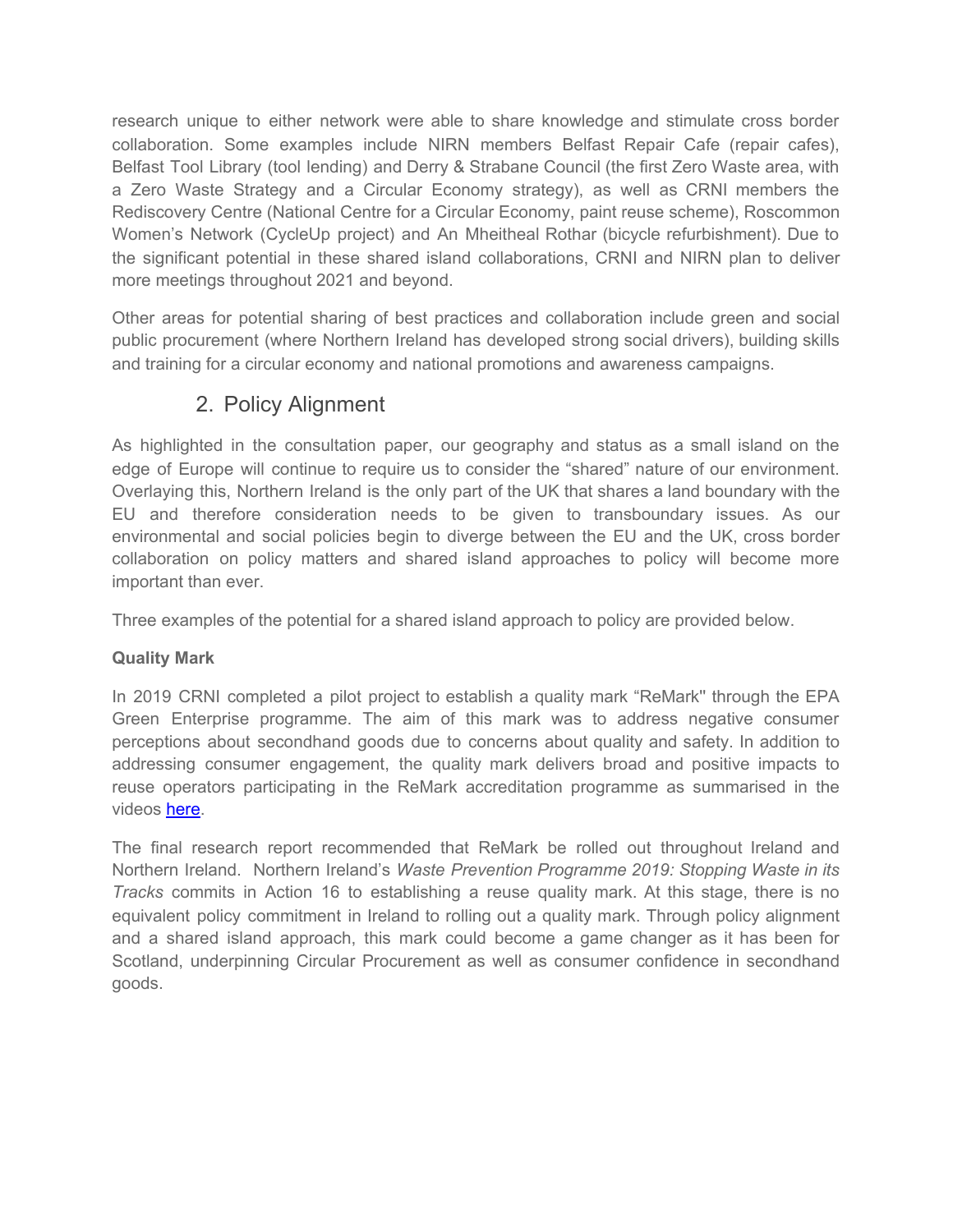#### **Targets for Reuse**

Another example of potential for policy alignment is the development of reuse targets. Both CRNI and NIRN are seeking the introduction of such targets, which would provide greater focus on and support for the reuse and repair sector. The DECC's *Waste Action Plan for a Circular Economy* commits to introducing targets for reuse before the European Commission and EPA-funded research is ongoing to underpin this with the development of a measurement methodology<sup>13</sup>. This methodology could equally support the development of targets in Northern Ireland and help support a shared island approach to driving reuse and repair.

#### **Producer Responsibility Scheme for Mattresses**

There are currently three social mattress recycling enterprises across the island, which are deconstructing mattresses so the components can be recycled. However a report prepared for the EPA found that a large proportion (>80%) of mattresses in Ireland are still going for disposal via energy-from-waste or landfill.

The report recommended introducing measures such as VAT exemptions for end-of-life mattress recycling schemes and a legislatively-backed system or an industry-led voluntary approach to EPR for end-of-life mattresses. The Waste Action Plan for a Circular Economy commits to examining the feasibility of introducing further EPR arrangements for mattresses. Furthermore, Scotland and England are in the process of introducing EPR schemes for mattresses.

Building on these experiences and objectives, a shared island approach to VAT exemptions and EPR schemes would help optimise recycling of this difficult bulky waste stream with the available infrastructure on the island.

### 3. Infrastructure Development

A report released February 2021 by the House of Commons Environmental Audit Committee<sup>14</sup> recommended that **investment should be front-loaded** in areas including the circular economy and climate adaptation, providing a green jobs boost and delivering economic recovery.

Examples of reuse and repair infrastructure are sorting centres, storage hubs, reuse parks, refill systems, reverse logistics systems, exchange platforms, redistribution centres, repair / upcycling workshops, surplus food transformation centres and retail spaces. Such infrastructure is currently underdeveloped or where it does exist, is under-resourced.

There is potential for a shared island approach to reuse and repair infrastructure storage, which would offer economies of scale and/or a buffer to localised capacity shortages. The small scale of the sector currently means this potential has yet to be widely realised. A shared island approach to mattress recycling infrastructure, including expanded deconstruction capacity and end markets for extracted components (that currently have to be shipped for recycling) would also provide cost efficiencies in recycling of this difficult waste stream.

<sup>13</sup> <http://www.rediscoverycentre.ie/research/q2reuse/> 14

[https://committees.parliament.uk/committee/62/environmental-audit-committee/news/139275/eac-calls-for-climate-an](https://committees.parliament.uk/committee/62/environmental-audit-committee/news/139275/eac-calls-for-climate-and-nature-investment-to-be-prioritised-in-the-economic-recovery/) [d-nature-investment-to-be-prioritised-in-the-economic-recovery/](https://committees.parliament.uk/committee/62/environmental-audit-committee/news/139275/eac-calls-for-climate-and-nature-investment-to-be-prioritised-in-the-economic-recovery/)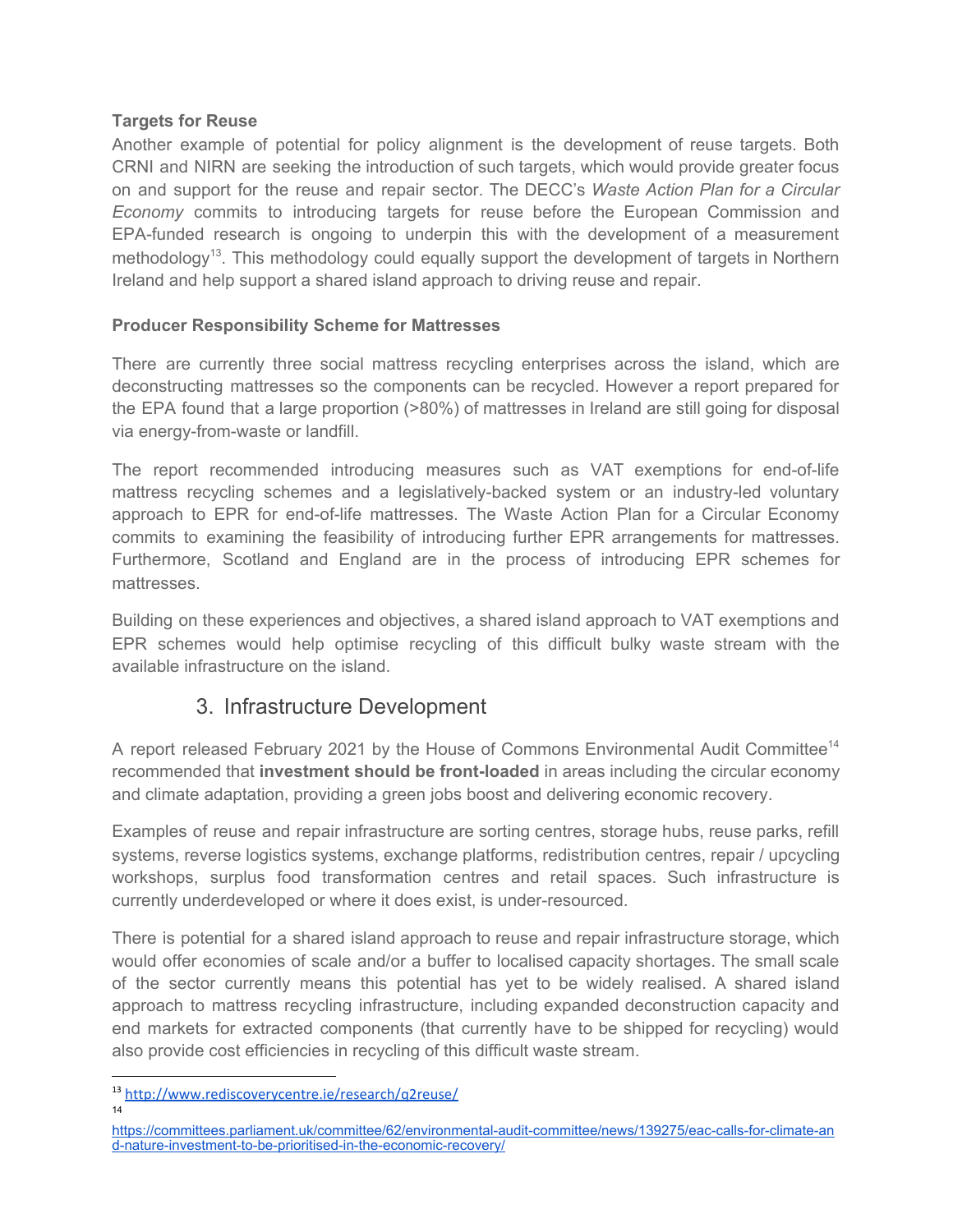Some recent examples of all island approaches to reuse or repair infrastructure are the expansion of a tap map network of free tap water refill stations by Refill Ireland and Refill Northern Ireland and the expansion of the digital marketplace thriftify from Ireland into Northern Ireland and from there into the rest of the UK.

**The circular, low-carbon and biodiversity agendas are complementary and mutually supportive. By developing the circular economy, Ireland and Northern Ireland can take positive action on reducing emissions and impacts on biodiversity whilst also supporting waste reduction, economic growth, job creation and social good. With the increasing focus on environmental issues including climate change, limited and scarce virgin raw materials and disposal of waste, CRNI, NIRN and our members are driving awareness and action to combat these challenges.**

We would welcome an opportunity to engage with and contribute our expertise to the next steps of this consultation process.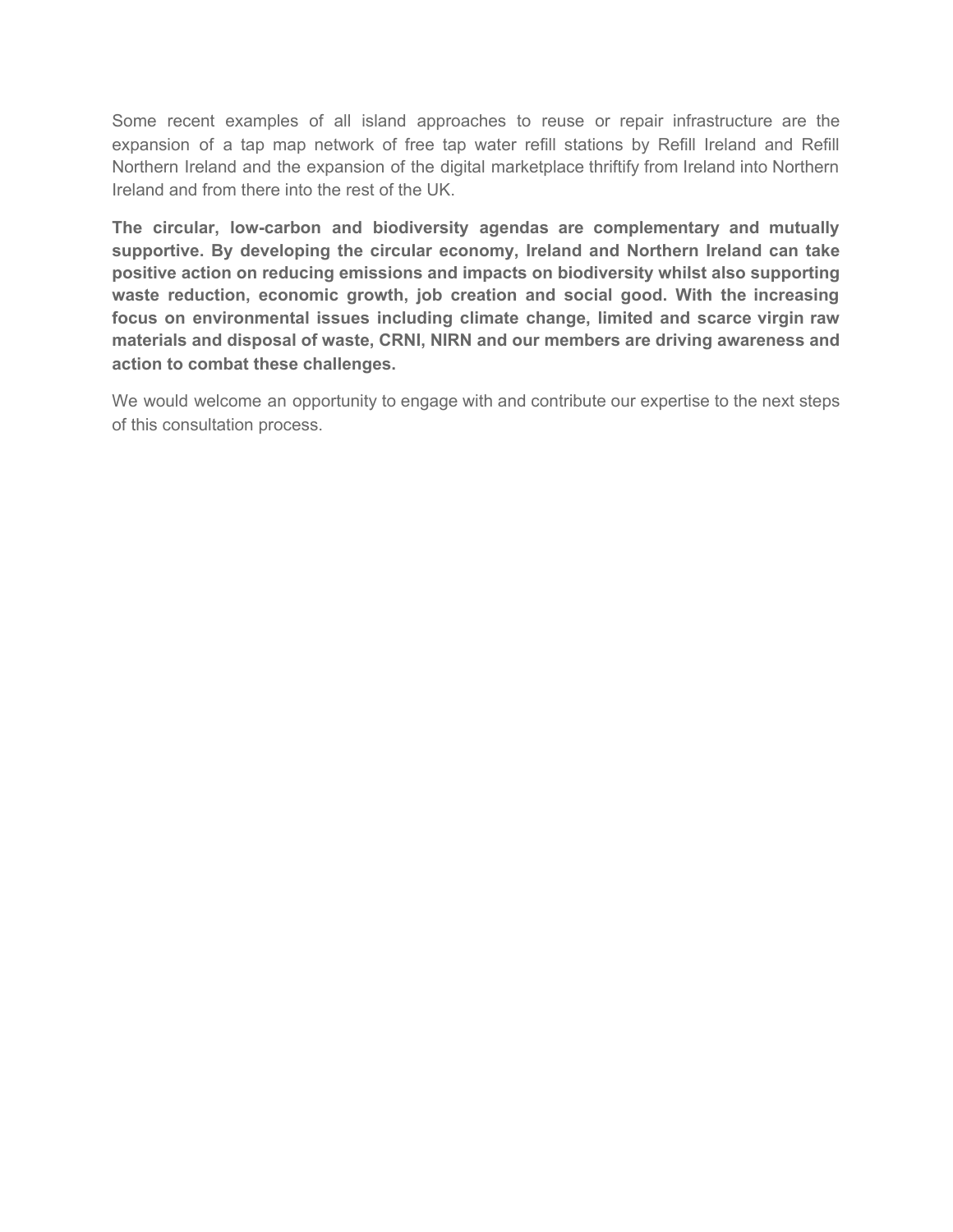# **Annex A Membership of NIRN represented**





Fermanagh & Omagh **District Council** Comhairle Ceantair Fhear Manach agus na hÓmaí







Repair Café Belfast





**British Heart** Foundation











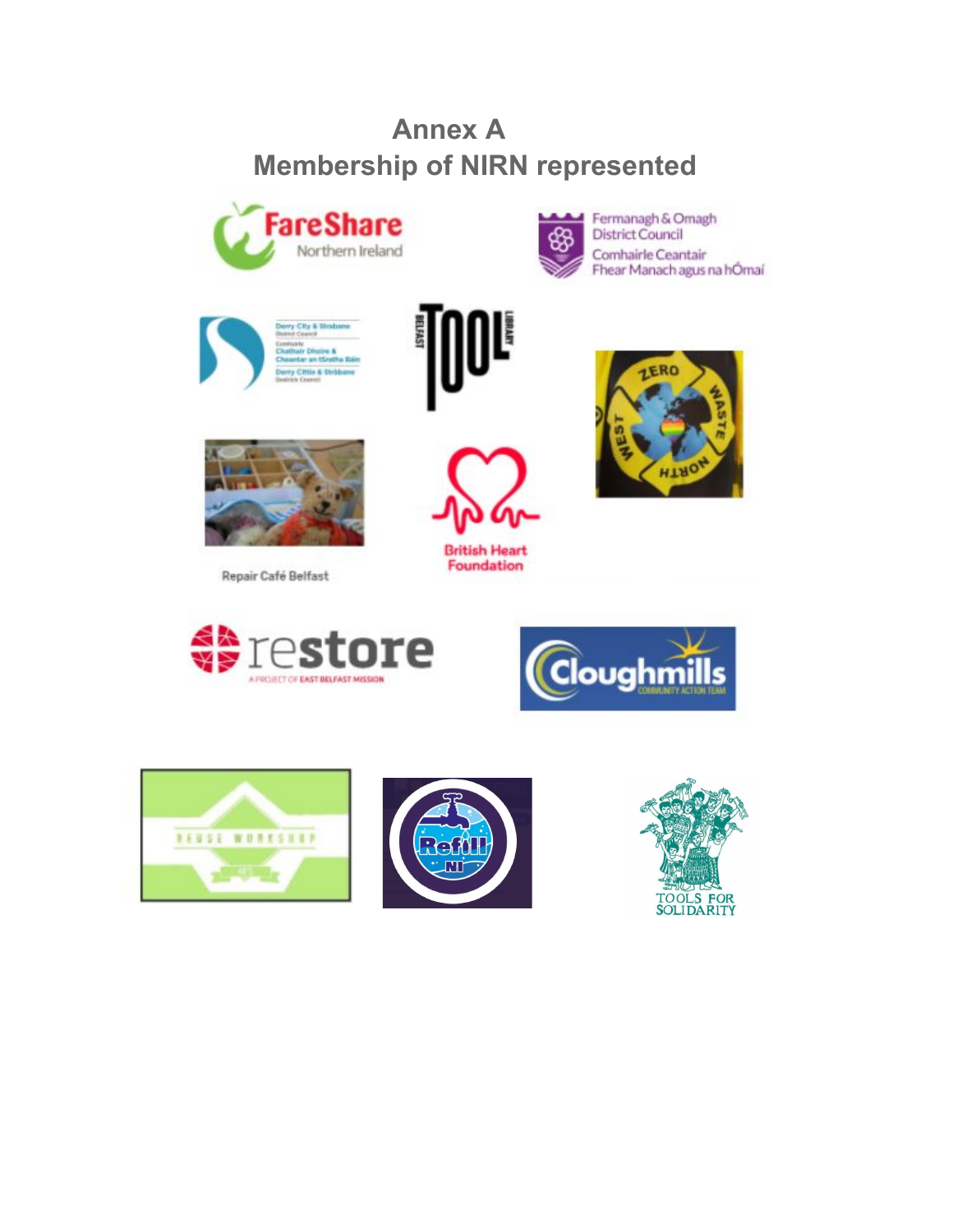# **Membership of CRNI**



**See also [crni.ie/our-members](http://crni.ie/our-members)**